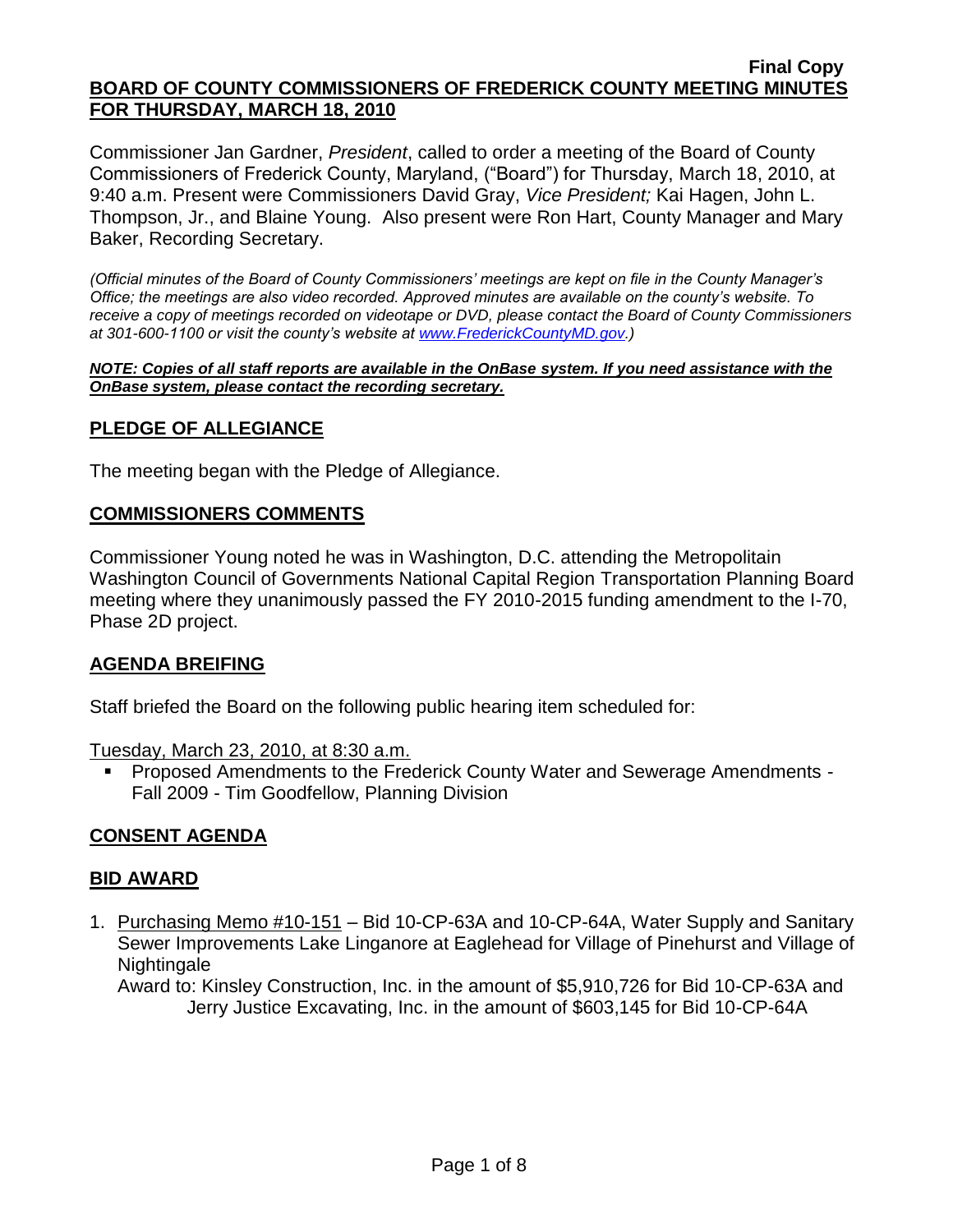## **GRANTS**

- 1. FY 2011 Governor's Office of Crime Control and Prevention Domestic Violence Unit Program (DVUP) Grant Application - Marty Gallagher, Sheriff's Office
- 2. FY 2011 Governor's Office of Crime Control and Prevention Sex Offender Compliance Enforcement in Maryland (SOCEM) Grant Application - Marty Gallagher, Sheriff's Office

### **CHANGE ORDER**

1. Citizens Care and Rehabilitation Center/Montevue Home Design Change Order No. 10 - David Grossweiler, Public Works Division

Commissioner Gray moved approval of the consent agenda as presented. Commissioner Young seconded the motion that passed 5-0.

### **ADMINISTRATIVE BUSINESS**

### **Cost Estimate for Board of County Commissioners' Retirement Plan Improvement - Kate Hoffman, Mercer, Inc. and Tracy Lobuts, Human Resources Division**

Ms. Hoffman and Ms. Lobuts presented the cost estimate.

Commissioner Gray moved to proceed with the amended plan as presented and for staff to come back with an exact plan to be taken to public hearing. Commissioner Hagen seconded the motion that passed 3-2 with Commissioners Thompson and Young opposed.

### **Consideration to Accept Petition to Enter into a Developers Rights and Responsibilities Agreement (DRRA) - Gary Hessong, Permitting and Development Review Division**

Mr. Hessong presented the proposed petition.

Commissioner Thompson moved to decline acceptance of the proposed petition. Commissioner Gray seconded the motion that passed 3-2 with Commissioners Hagen and Young opposed.

#### **Decision on Libertytown Growth Area and Sewer Classification as it Relates to Certain Properties on the Southern Border of the Growth Area – Eric Soter and Jim Gugel, Planning Division**

Mr. Soter and Mr. Gugel presented the growth area concerns.

Commissioner Young moved to retain S-3 sewer category designation on the Williams property, all other properties to retain S-1 sewer category designation and remain outside of the growth area. Commissioner Gardner seconded the motion that passed 3-2 with Commissioners Hagen and Thompson opposed.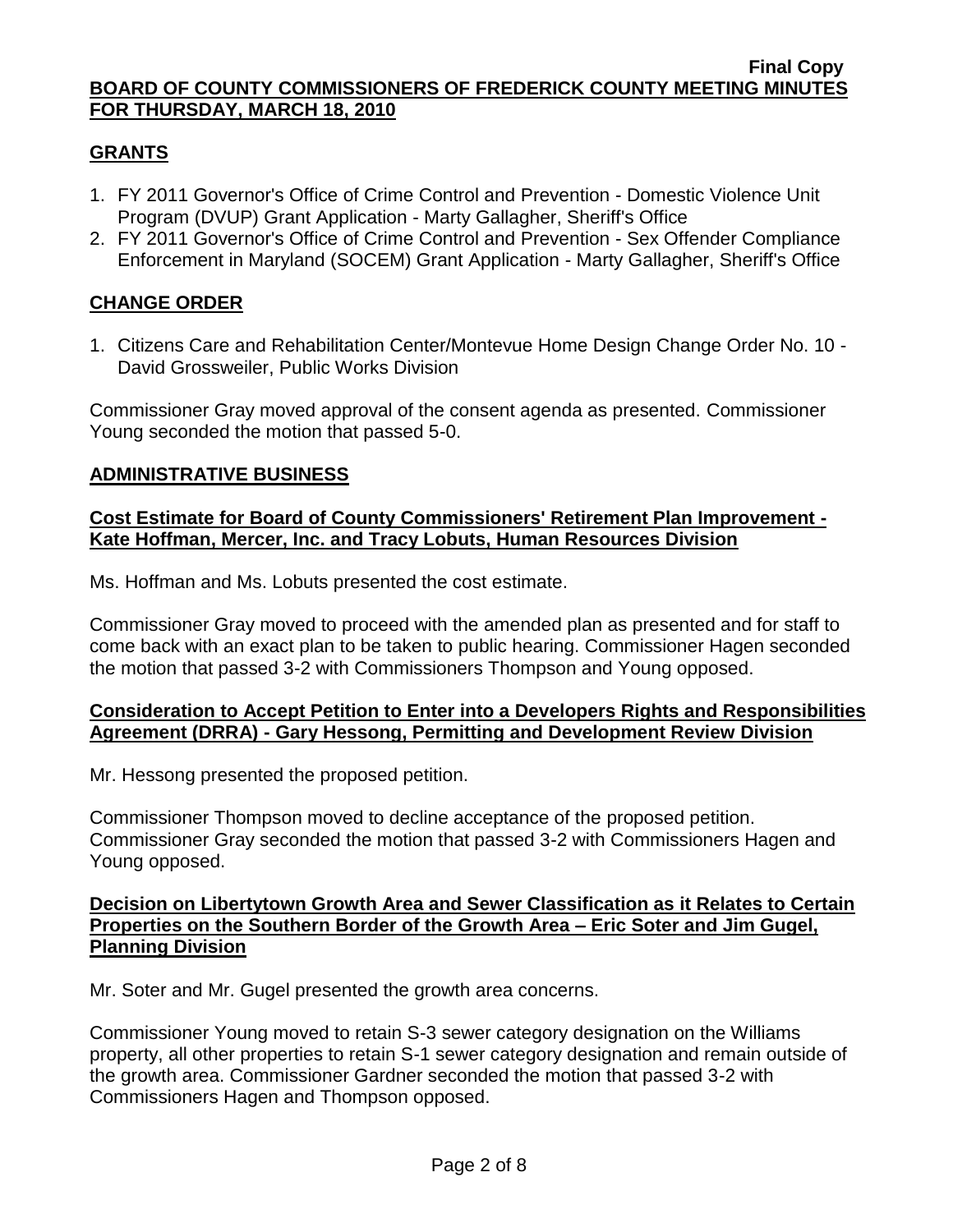### **Legislative Issues**

Mr. Cherney, Office of the County Manager, presented updates and changes that have occurred during the legislative session.

### **CLOSED SESSION / ADMINISTRATIVE FUNCTION**

Commissioner Gray moved to proceed into closed session in accordance with Maryland Annotated Code State Government Article § 10-508(a)(7) To consult with counsel to obtain legal advice on a legal matter; (8) To consult with staff, consultants, or other individuals about pending or potential litigation; and (1) To discuss: (i) The appointment, employment, assignment, promotion, discipline, demotion, compensation, removal, resignation, or performance evaluation of appointees, employees, or officials over whom it has jurisdiction; or (ii) Any other personnel matter that affects one or more specific individuals. Commissioner Hagen seconded the motion that passed 5-0.

### **COMMISSIONERS COMMENTS**

Commissioner Gardner commented on the article in the *Gazette* today regarding her decision not to seek re-election stating she has not yet made that decision nor any formal announcement as of today, noting the newspaper had no right to print such an article.

### **PUBLIC COMMENTS**

None.

### **QUESTIONS - PRESS**

None.

## **ADJOURN**

The meeting adjourned at 11:40 a.m.

Mary E. Baker Recording Secretary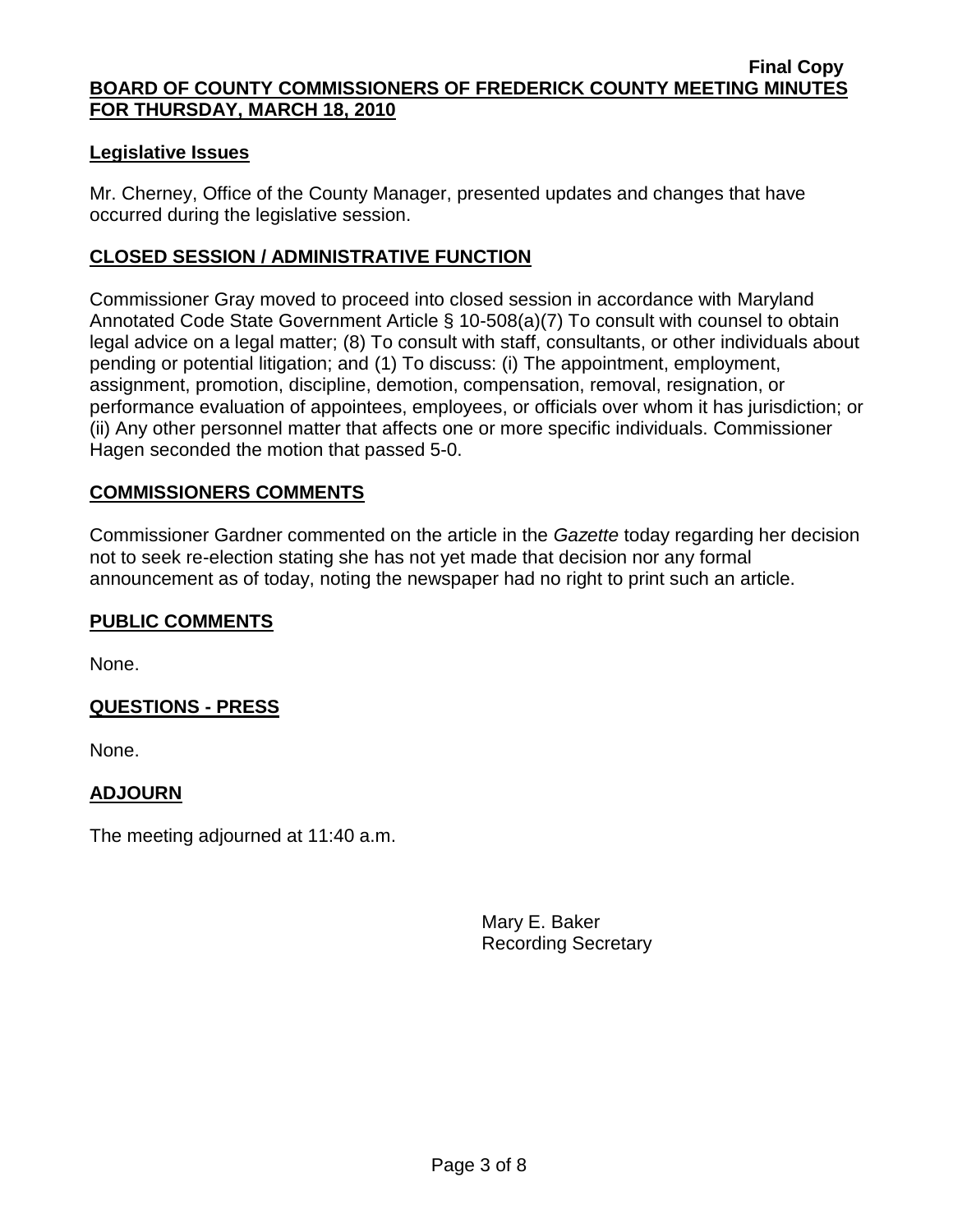## **FORM OF STATEMENT FOR CLOSING THE MEETING OF THURSDAY, MARCH 18, 2010**

# **STATUTORY AUTHORITY TO CLOSE SESSION**

### **State Government Article §10-508(a):**

(1) To discuss: (i) The appointment, employment, assignment, promotion, discipline, demotion, compensation, removal, resignation, or performance evaluation of appointees, employees, or officials over whom it has jurisdiction; or (ii) Any other personnel matter that affects one or more specific individuals.

### **Motion:**

Commissioner Gray moved to proceed into closed session in accordance with Maryland Annotated Code State Government Article § 10-508(a)(7) To consult with counsel to obtain legal advice on a legal matter; (8) To consult with staff, consultants, or other individuals about pending or potential litigation; and (1) To discuss: (i) The appointment, employment, assignment, promotion, discipline, demotion, compensation, removal, resignation, or performance evaluation of appointees, employees, or officials over whom it has jurisdiction; or (ii) Any other personnel matter that affects one or more specific individuals. Commissioner Hagen seconded the motion that passed 5-0.

### **Topic to be Discussed:**

To discuss the reorganization of parts of the county government including the discussion of personnel matters that affect specific employees.

> Mary Baker Recording Secretary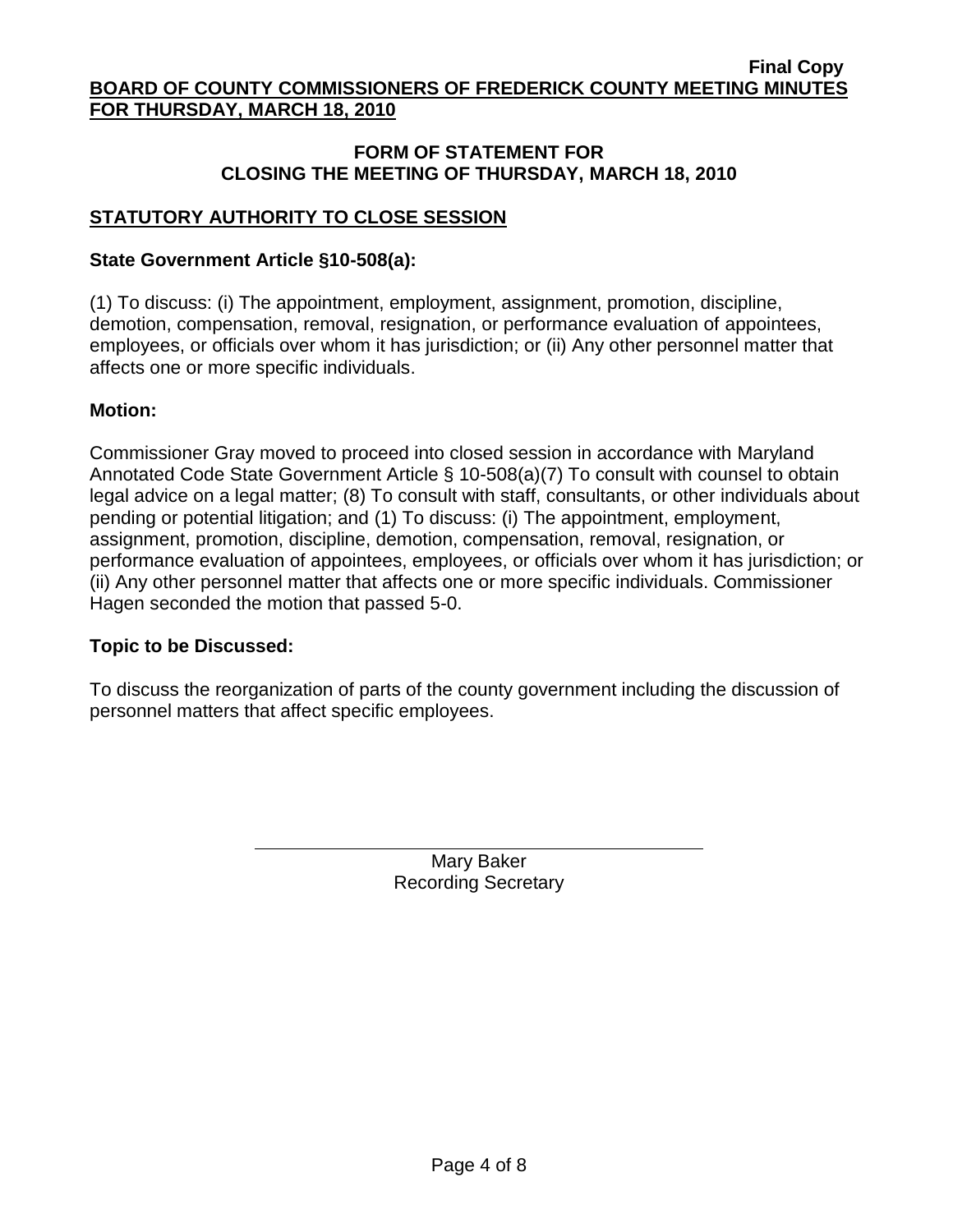## **FORM OF STATEMENT FOR CLOSING THE MEETING OF THURSDAY, MARCH 18, 2010**

# **STATUTORY AUTHORITY TO CLOSE SESSION**

### **State Government Article §10-508(a):**

- (7) To consult with counsel to obtain legal advice on a legal matter; and
- (8) To consult with staff, consultants, or other individuals about pending or potential litigation.

### **Motion:**

Commissioner Gray moved to proceed into closed session in accordance with Maryland Annotated Code State Government Article § 10-508(a)(7) To consult with counsel to obtain legal advice on a legal matter; (8) To consult with staff, consultants, or other individuals about pending or potential litigation; and (1) To discuss: (i) The appointment, employment, assignment, promotion, discipline, demotion, compensation, removal, resignation, or performance evaluation of appointees, employees, or officials over whom it has jurisdiction; or (ii) Any other personnel matter that affects one or more specific individuals. Commissioner Hagen seconded the motion that passed 5-0.

### **Topic to be Discussed:**

To discuss the status of pending lawsuits with the County Attorney's Office.

Mary Baker Recording Secretary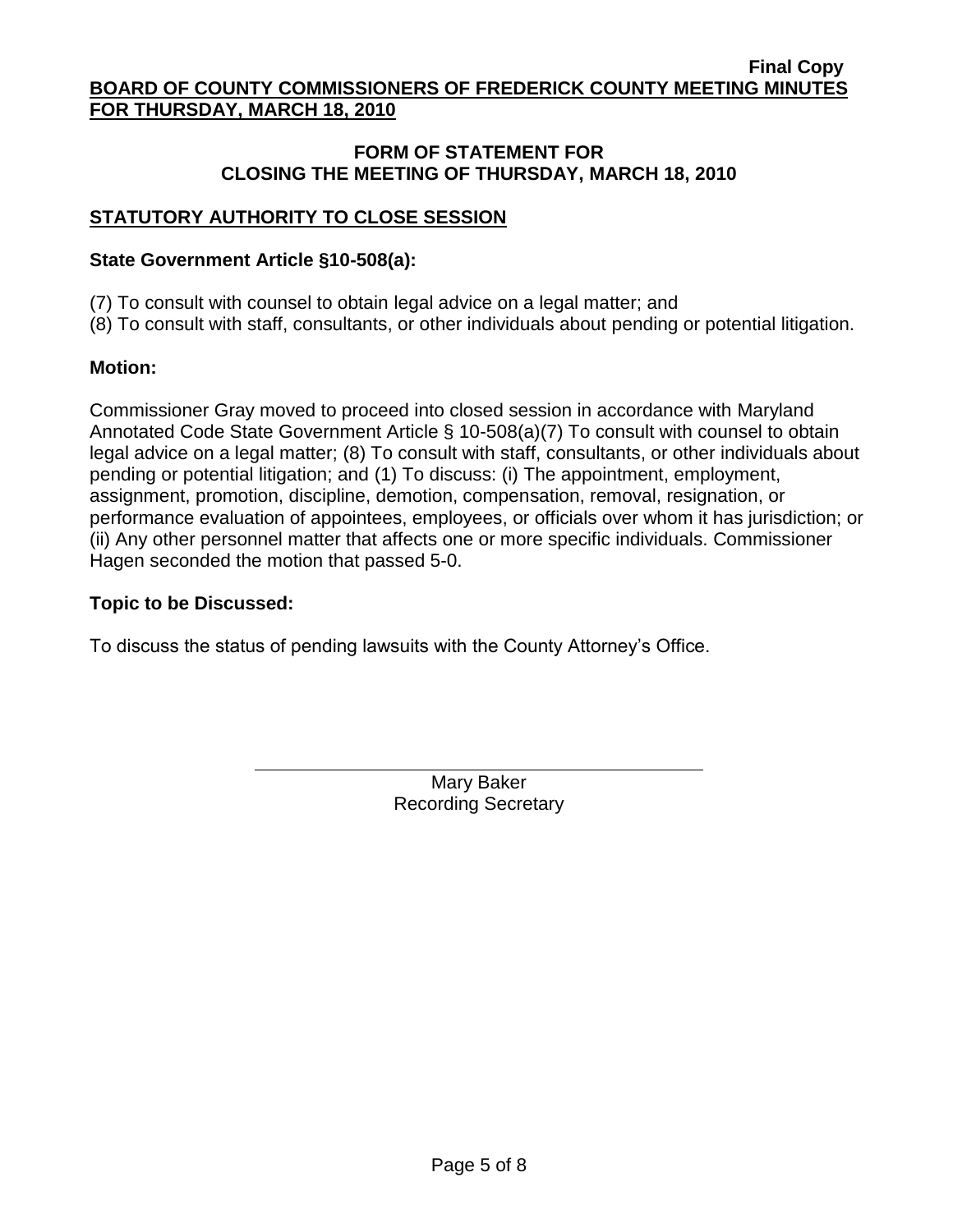### **FORM OF STATEMENT FOR MINUTES OF NEXT OPEN MEETING ON TUESDAY, MARCH 23, 2010, FOLLOWING THE CLOSED MEETING OF THURSDAY, MARCH 18, 2010**

# **STATUTORY AUTHORITY TO CLOSE SESSION**

### **State Government Article §10-508(a):**

(7) To consult with counsel to obtain legal advice on a legal matter; and (8) To consult with staff, consultants, or other individuals about pending or potential litigation.

### **Motion:**

Commissioner Gray moved to go into closed session in accordance with the Maryland Annotated Code State Government Article § 10-508(a) (1) To discuss: (i) The appointment, employment, assignment, promotion, discipline, demotion, compensation, removal, resignation, or performance evaluation of appointees, employees, or officials over whom it has jurisdiction; or (ii) Any other personnel matter that affects one or more specific individuals; (7) To consult with counsel to obtain legal advice on a legal matter; and (8) To consult with staff, consultants, or other individuals about pending or potential litigation. Commissioner Hagen seconded the motion that passed 5-0.

### **Others in Attendance:**

R. Hart, B. Stanton, J. Mathias, W. Kearney, K. Mitchell, M. Chomel, E. Soter, L. Steel and P. Morrow

### **Topic Discussed:**

To discuss the status of pending lawsuits with the County Attorney's Office

### **Action Taken:**

Staff was given direction regarding a pending lawsuit.

Patricia A. Morrow Recording Secretary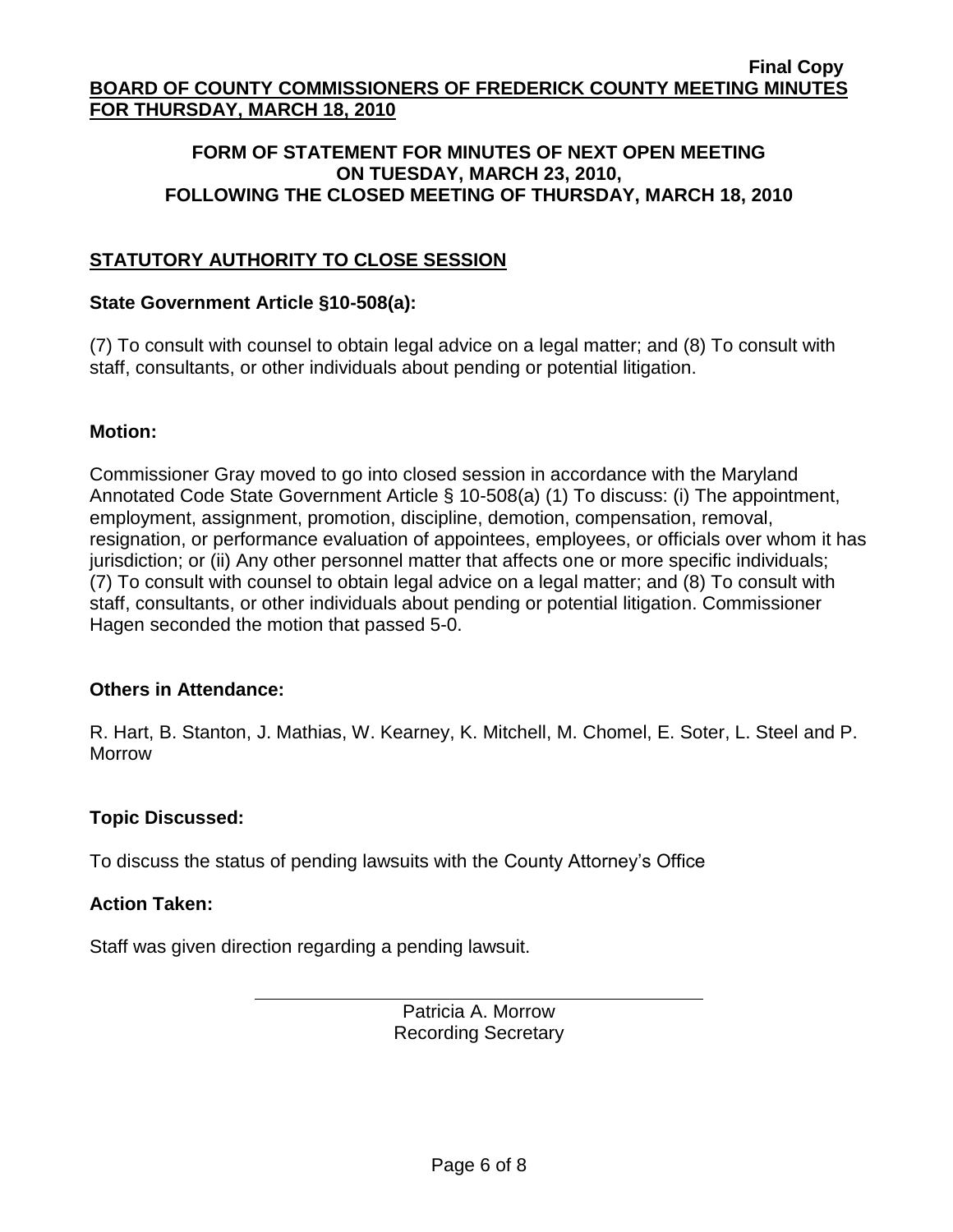### **FORM OF STATEMENT FOR MINUTES OF NEXT OPEN MEETING ON TUESDAY, MARCH 23, 2010, FOLLOWING THE CLOSED MEETING OF THURSDAY, MARCH 18, 2010**

# **STATUTORY AUTHORITY TO CLOSE SESSION**

### **State Government Article §10-508(a):**

(1) To discuss: (i) The appointment, employment, assignment, promotion, discipline, demotion, compensation, removal, resignation, or performance evaluation of appointees, employees, or officials over whom it has jurisdiction; or (ii) Any other personnel matter that affects one or more specific individuals.

### **Motion:**

Commissioner Gray moved to go into closed session in accordance with the Maryland Annotated Code State Government Article § 10-508(a) (1) To discuss: (i) The appointment, employment, assignment, promotion, discipline, demotion, compensation, removal, resignation, or performance evaluation of appointees, employees, or officials over whom it has jurisdiction; or (ii) Any other personnel matter that affects one or more specific individuals; (7) To consult with counsel to obtain legal advice on a legal matter; and (8) To consult with staff, consultants, or other individuals about pending or potential litigation. Commissioner Hagen seconded the motion that passed 5-0.

### **Others in Attendance:**

R. Hart, B. Stanton, J. Mathias, J. Kroll, M. Gastley, K. Weaver, M. Hose and P. Morrow

## **Topic Discussed:**

The reorganization of parts of the county government including the discussion of personnel matters that affect specific employees.

### **Action Taken:**

The Board directed staff to proceed and prepare the FY 2011 operating budget with the changes proposed.